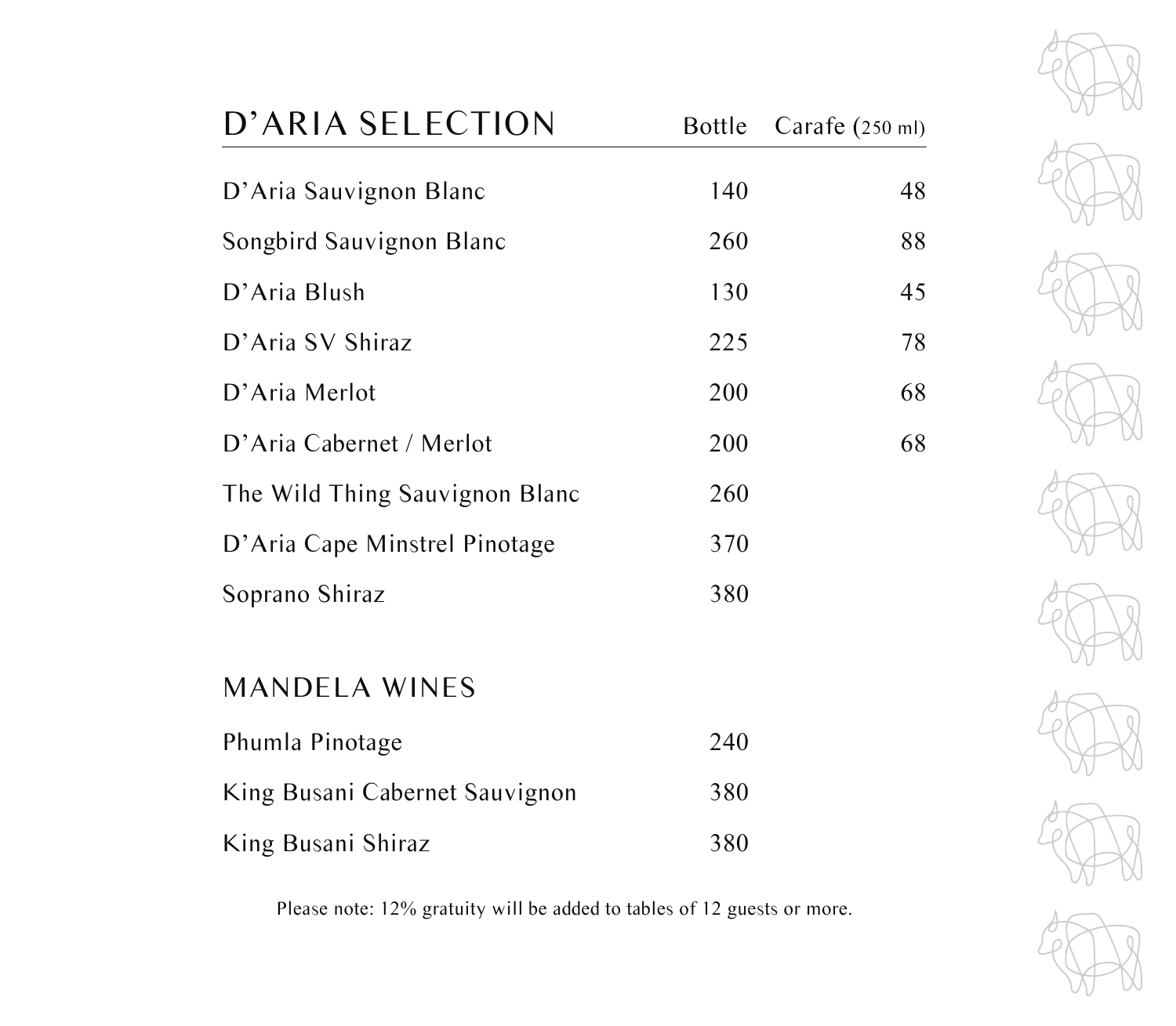

















#### SPARKLING WINE, CAP CLASSIQUE & CHAMPAGNE

| D'Aria Love Song            | 175  |
|-----------------------------|------|
| D'Aria Pop Song             | 175  |
| Pongrácz Brut               | 370  |
| Pongrácz Rosé               | 370  |
| L'Ormarins Brut Classique   | 340  |
| L'Ormarins Brut Rosé        | 340  |
| Veuve Clicquot Yellow Label | 1350 |
| Veuve Clicquot Rose         | 1700 |
| Moët & Chandon Brut         | 1200 |
| Moët & Chandon Rosé         | 1500 |
| Dom Perignon Brut           | 3700 |
| Dom Perignon Rosé           | 5200 |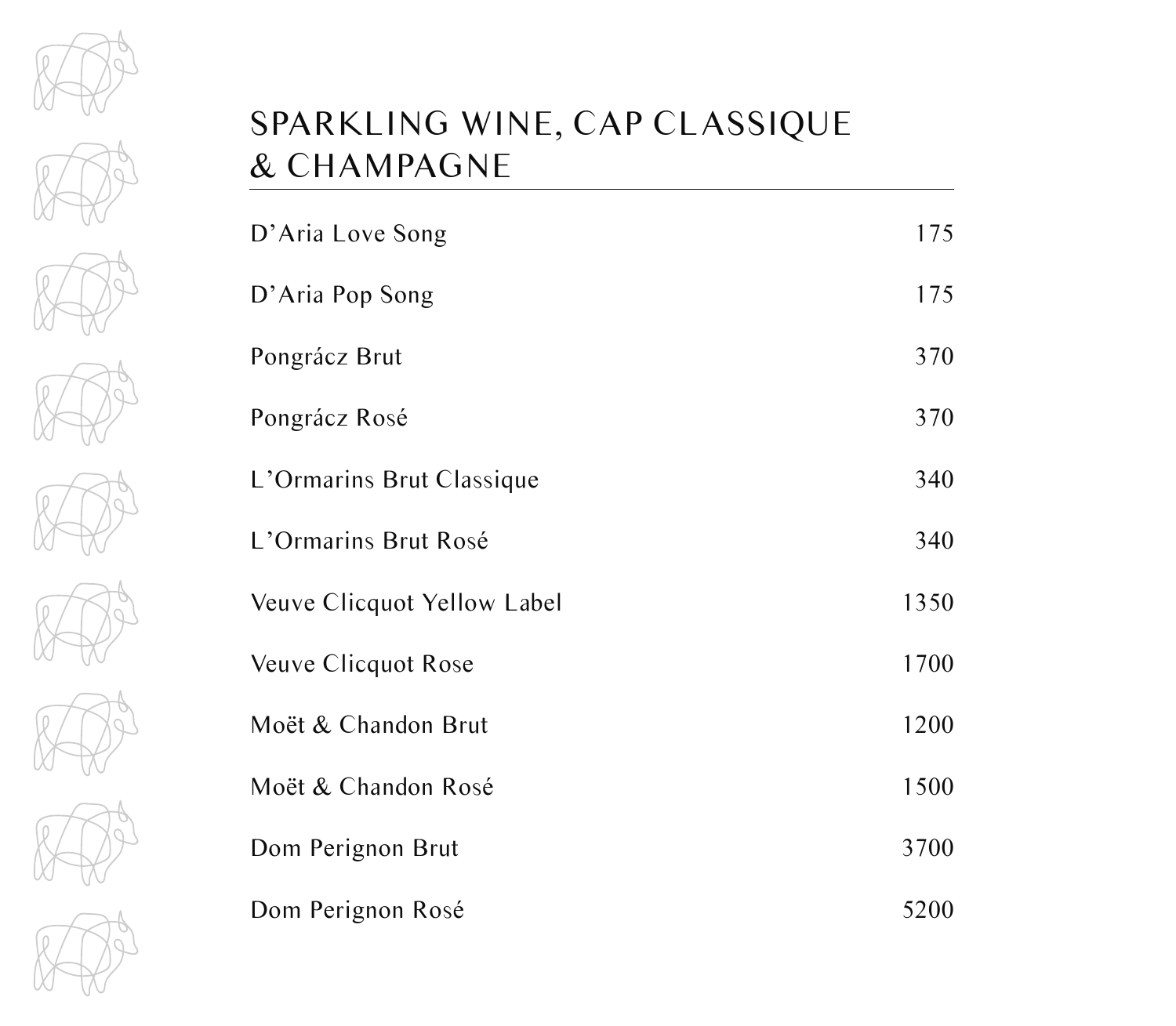# WINE BY THE CARAFE (250ml)

| Diemersdal Sauvignon Blanc                      | 70 |
|-------------------------------------------------|----|
| Durbanville Hills Sauvignon Blanc               | 60 |
| Fleur du Cap Chenin Blanc                       | 65 |
| Durbanville Hills Collectors Reserve Chardonnay | 90 |
| Pierre Jourdan Tranquille Blend                 | 55 |
| Guardian Peak Cabernet Sauvignon                | 70 |
| Durbanville Hills Merlot                        | 70 |
| Saronsberg Provenance Shiraz                    | 90 |
| Nederberg Pinotage                              | 80 |
| Cederberg Merlot/Shiraz                         | 90 |
| Zonnebloem SMV                                  | 85 |

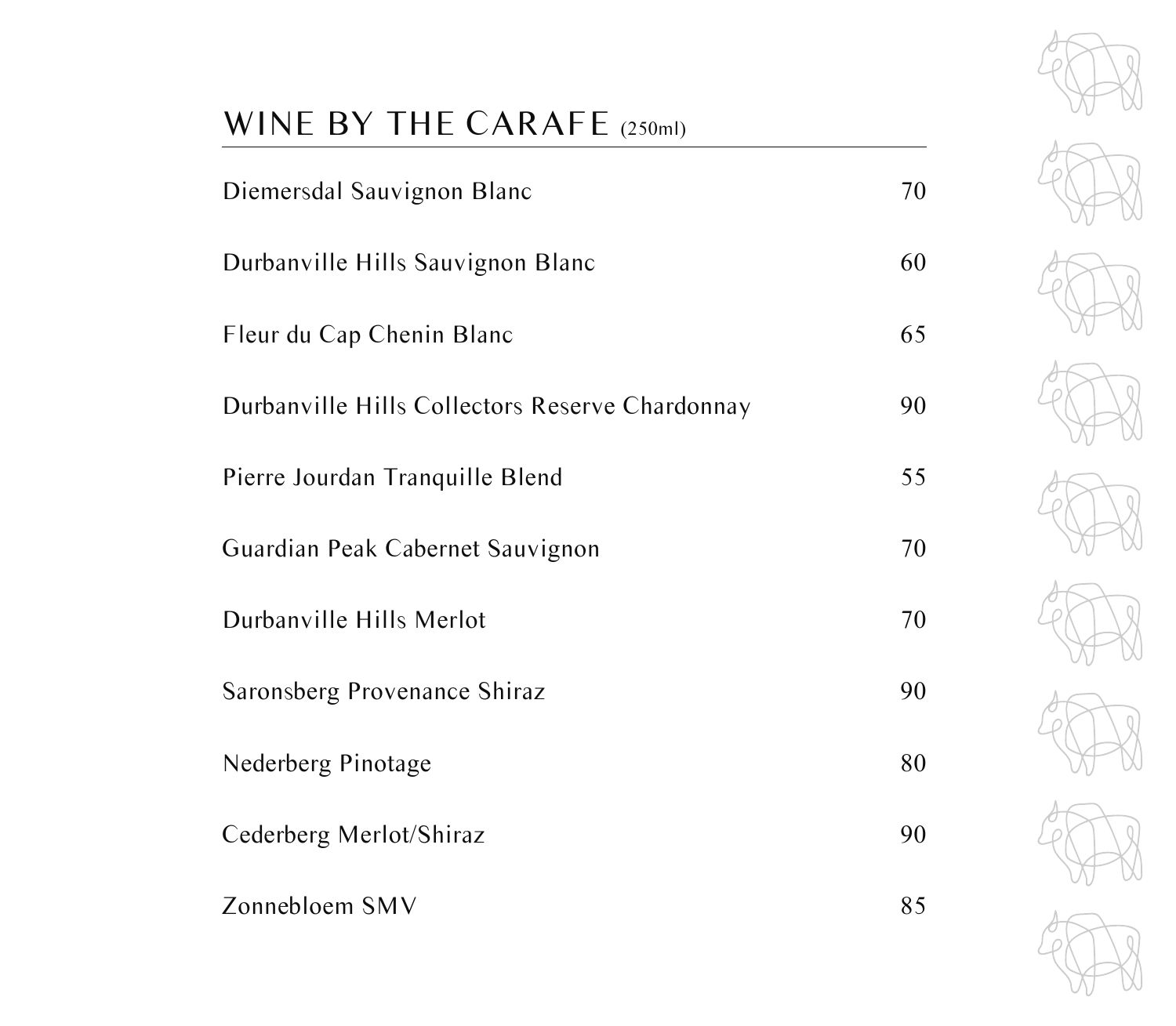

















### CAPE OF GOOD HOPE WINES

| Altima Sauvignon Blanc      | 410 |
|-----------------------------|-----|
| Riebeeksrivier Chenin Blanc | 310 |
| Serruria Chardonnay         | 510 |
| Jean Roi Rose               | 420 |
| Sneeuwkrans Pinot Noir      | 650 |
| Riebeeksrivier Syrah        | 320 |

#### SAUVIGNON BLANC

| Diemersdal                  | 195 |
|-----------------------------|-----|
| Durbanville Hills           | 175 |
| La Motte                    | 225 |
| De Grendel                  | 235 |
| Springfield Life from Stone | 290 |
| Cederberg                   | 280 |
| Diemersdal 8 Rows           | 410 |
| Thelema                     | 230 |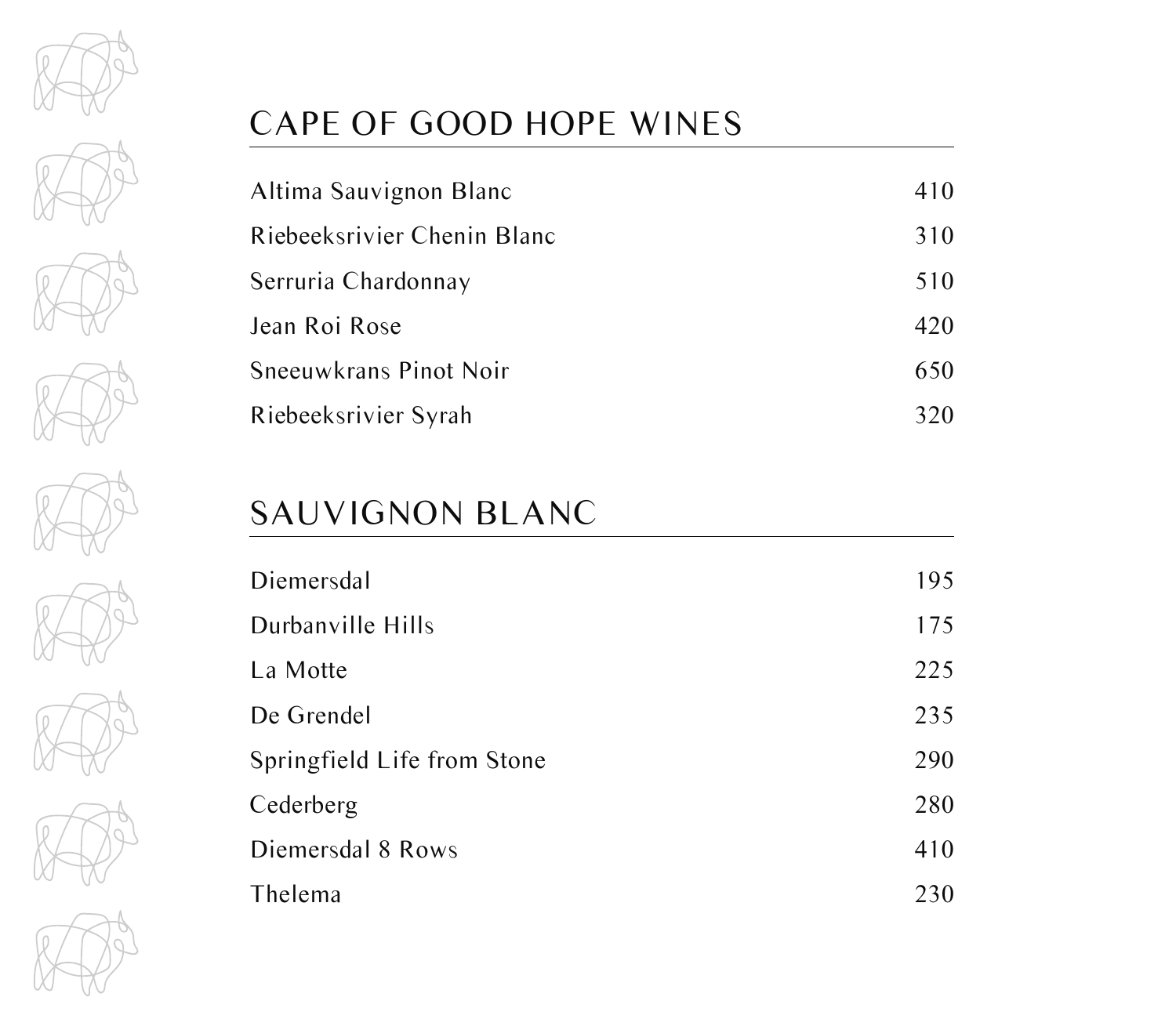# CHENIN BLANC

| Cederberg                            | 225 |
|--------------------------------------|-----|
| Fleur du Cap                         | 180 |
| CHARDONNAY                           |     |
| Durbanville Hills Collectors         | 260 |
| De Wetshof Finesse                   | 295 |
| Creation                             | 410 |
| <b>ROSE</b>                          |     |
| De Grendel                           | 185 |
| Allesverloren Tinta Barocca          | 180 |
| WHITE BLENDS                         |     |
| Pierre Jourdan Tranquille            | 160 |
| Haute Cabrière Chardonnay/Pinot Noir | 230 |

Buitenverwachting Buiten Blanc 160

## PINOT NOIR

| Kruger Western Cape | 220 |
|---------------------|-----|
| Paul Cluver Village | 270 |

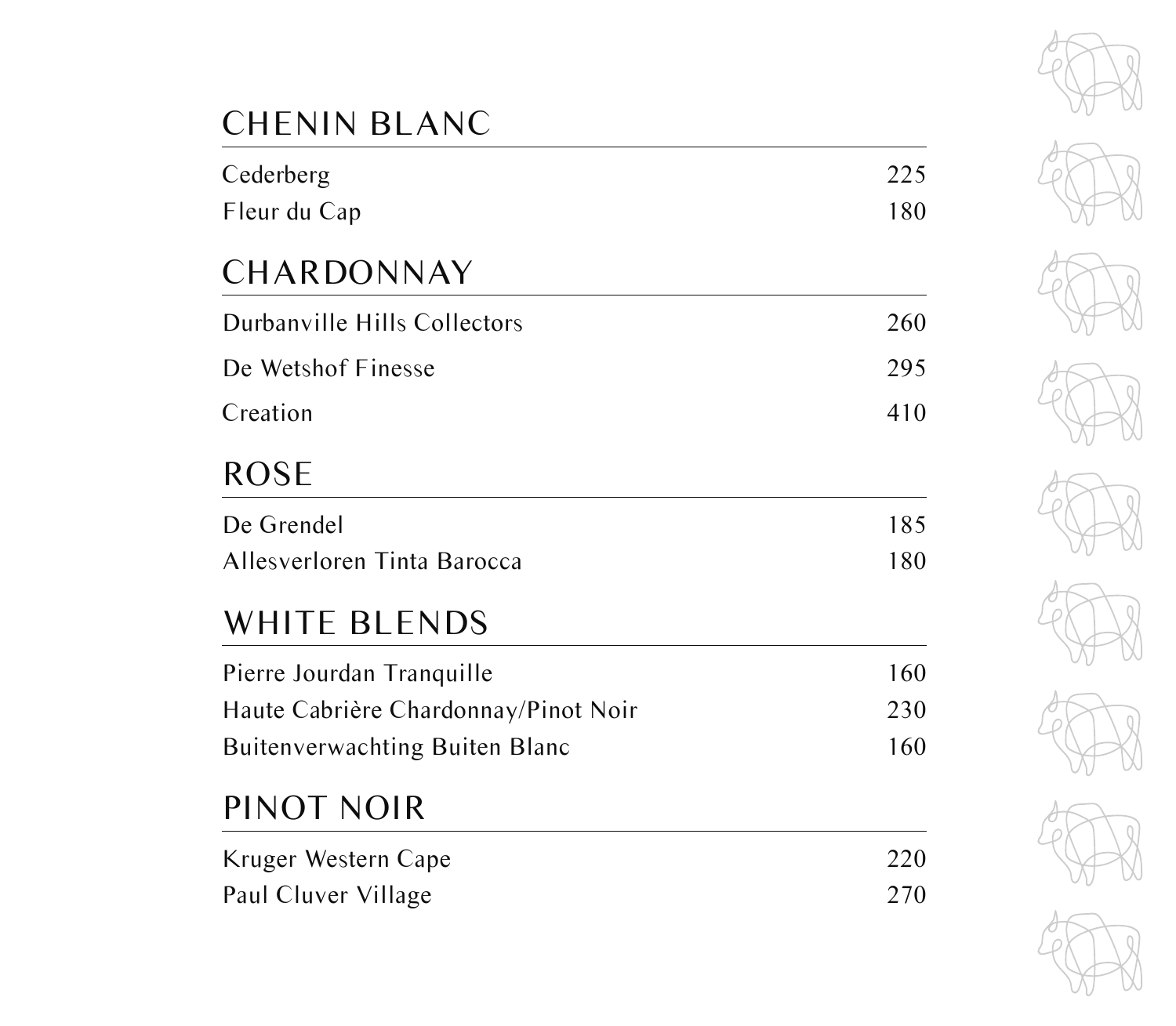















## CABERNET SAUVIGNON

| Guardian Peak           | 200 |
|-------------------------|-----|
| Springfield Whole Berry | 360 |
| La Motte                | 325 |
| Alto                    | 560 |

## MERLOT

| Diemersdal        | 270 |
|-------------------|-----|
| Durbanville Hills | 195 |
| De Grendel        | 365 |

# PINOTAGE

| Maastricht | 285 |
|------------|-----|
| Nederburg  | 235 |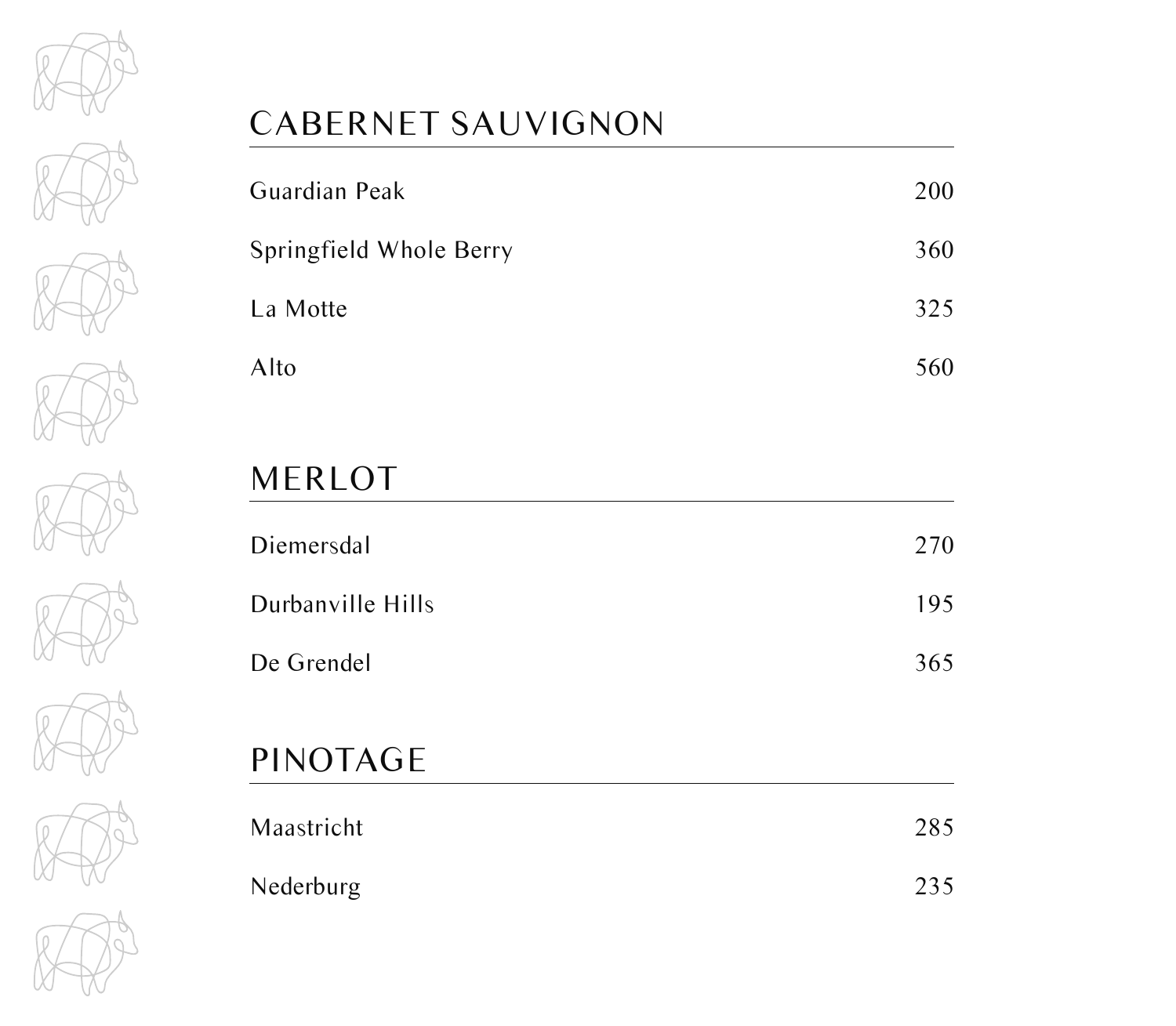## SHIRAZ

| Diemersdal            | 285 |
|-----------------------|-----|
| Saronsberg Provenance | 260 |
| La Motte              | 430 |
| Cederberg             | 545 |

## RED BLENDS

| Cederberg Merlot/Shiraz       | 270  |
|-------------------------------|------|
| Beyerskloof Synergy           | 270  |
| Kanonkop Kadette              | 260  |
| Zonnebloem SMV                | 250  |
| Rupert & Rothschild Classique | 430  |
| Anthonij Rupert Optima        | 460  |
| Kanonkop Paul Sauer           | 1460 |

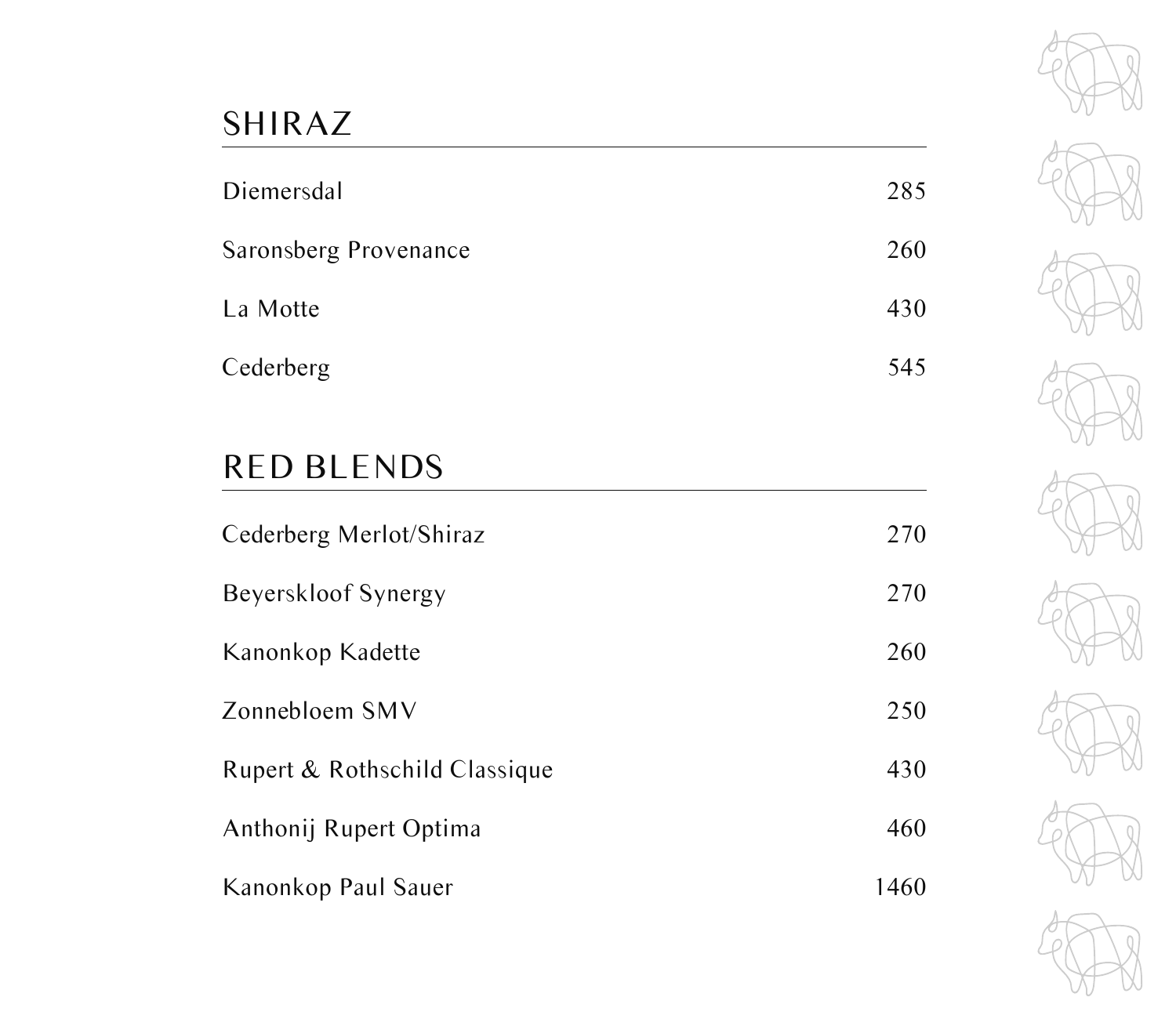

















## BRANDY

| D'Aria Piccolo Potstill Brandy | 30 |
|--------------------------------|----|
| Olof Bergh                     | 19 |
| Klipdrift Premium              | 25 |
| Richelieu 10yr                 | 35 |

#### VODKA & RUM

| Smirnoff 1818          | 22 |
|------------------------|----|
| Belvedere Pure         | 49 |
| Grey Goose             | 49 |
| Cruz Vintage Black     | 30 |
| Captain Morgan Rum     | 20 |
| <b>Spiced Gold Rum</b> | 20 |
| Baccardi Rum           | 22 |
|                        |    |

## APERITIFS, SHERRIES & PORT

| Monis Medium Cream | 25 |
|--------------------|----|
| Martini            | 20 |
| Allesverloren Port | 28 |
| Jagermeister       | 35 |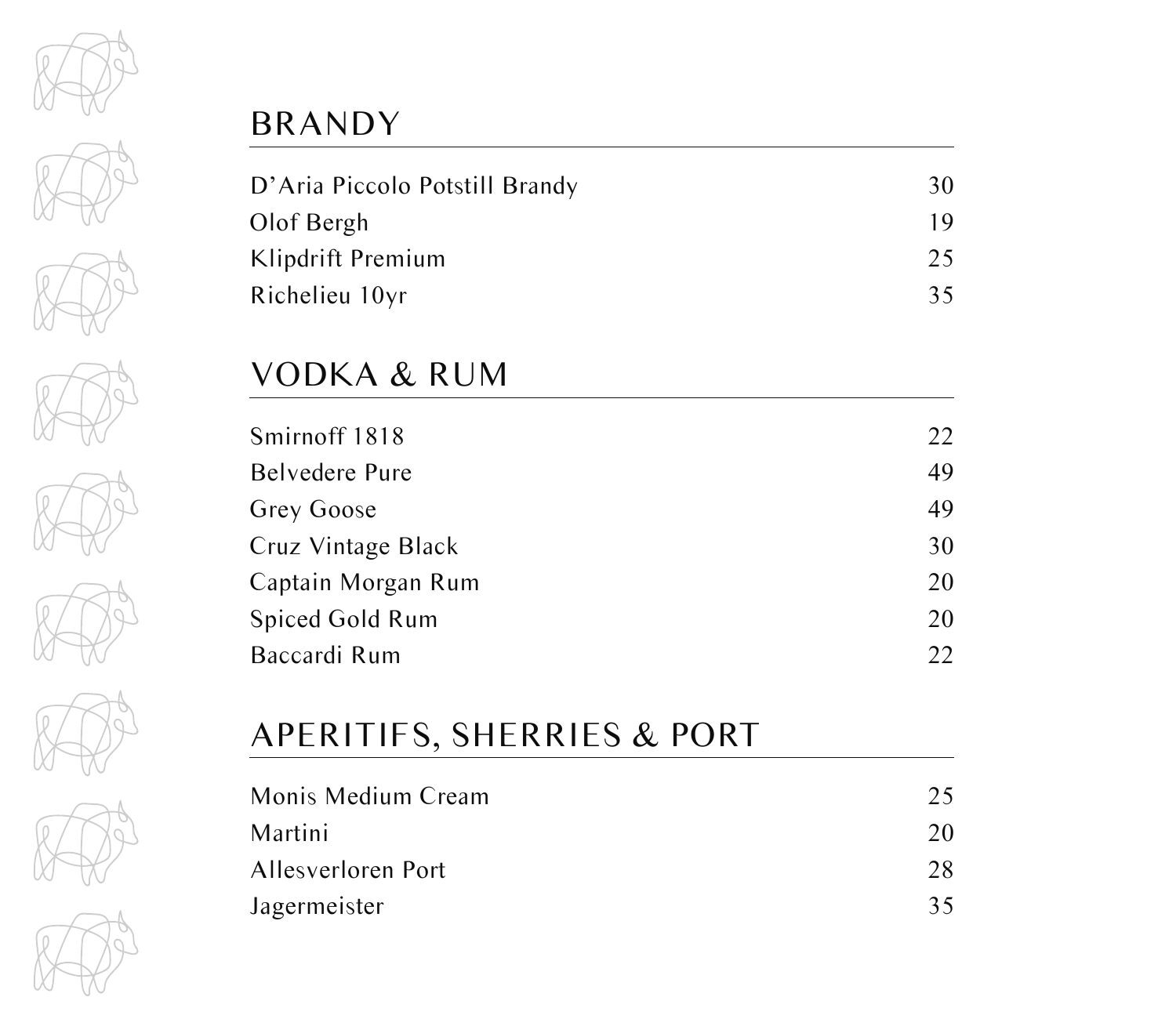# GIN

| D'Aria Renosterbos Gin   | 30 |
|--------------------------|----|
| Tanquerry                | 25 |
| <b>Tanquerry Sevilla</b> | 25 |
| Tanquerry 10             | 39 |
| Inverroche Amber         | 45 |
| Monkey 47                | 70 |
| <b>Bombay Sapphire</b>   | 30 |
| Bombay Bramble           | 35 |
| Gordons                  | 26 |
| <b>Blind Tiger</b>       | 37 |
| Musgrave Pink            | 45 |

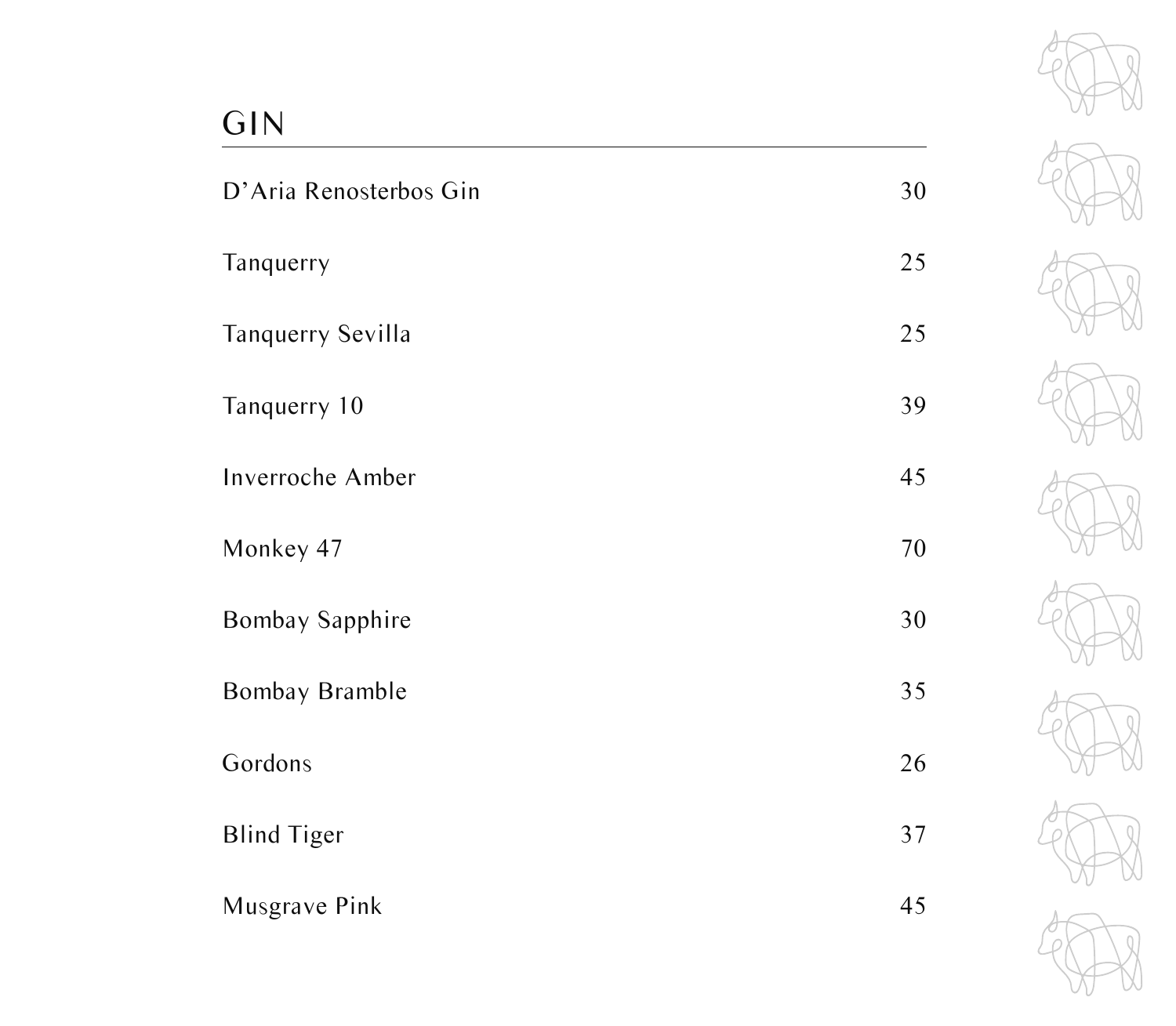







## WHISKY, BOURBON & COGNAC

|                           | Shot | <b>Bottle</b> |
|---------------------------|------|---------------|
| Johnnie Walker Black      | 38   | 840           |
| Johnnie Walker Gold       | 55   | 1320          |
| Johnnie Walker Blue       | 200  | 4600          |
| Jack Daniel's No. 7       | 35   |               |
| Gentleman Jack            | 36   |               |
| Jack Daniels Rye          | 36   |               |
| Scottish Leader Signature | 25   |               |
| <b>Bains</b>              | 29   |               |
| <b>Woodford Reserve</b>   | 48   |               |
| <b>Tullamore Dew</b>      | 30   |               |
| Singleton 12yr            | 39   | 940           |
| Monkey Shoulder           | 39   | 940           |
| Glenmorangie Original     | 50   | 1200          |
| Lagavulin 16yr            | 95   | 2300          |
| Talisker 10yr             | 55   | 1320          |
| Green Spot                | 50   | 1200          |
| Yellow Spot               | 70   | 1680          |
| Hennessy VSOP             | 85   | 2000          |
| Hennessy XO               | 290  | 6000          |

Ask us about our private whisky keep membership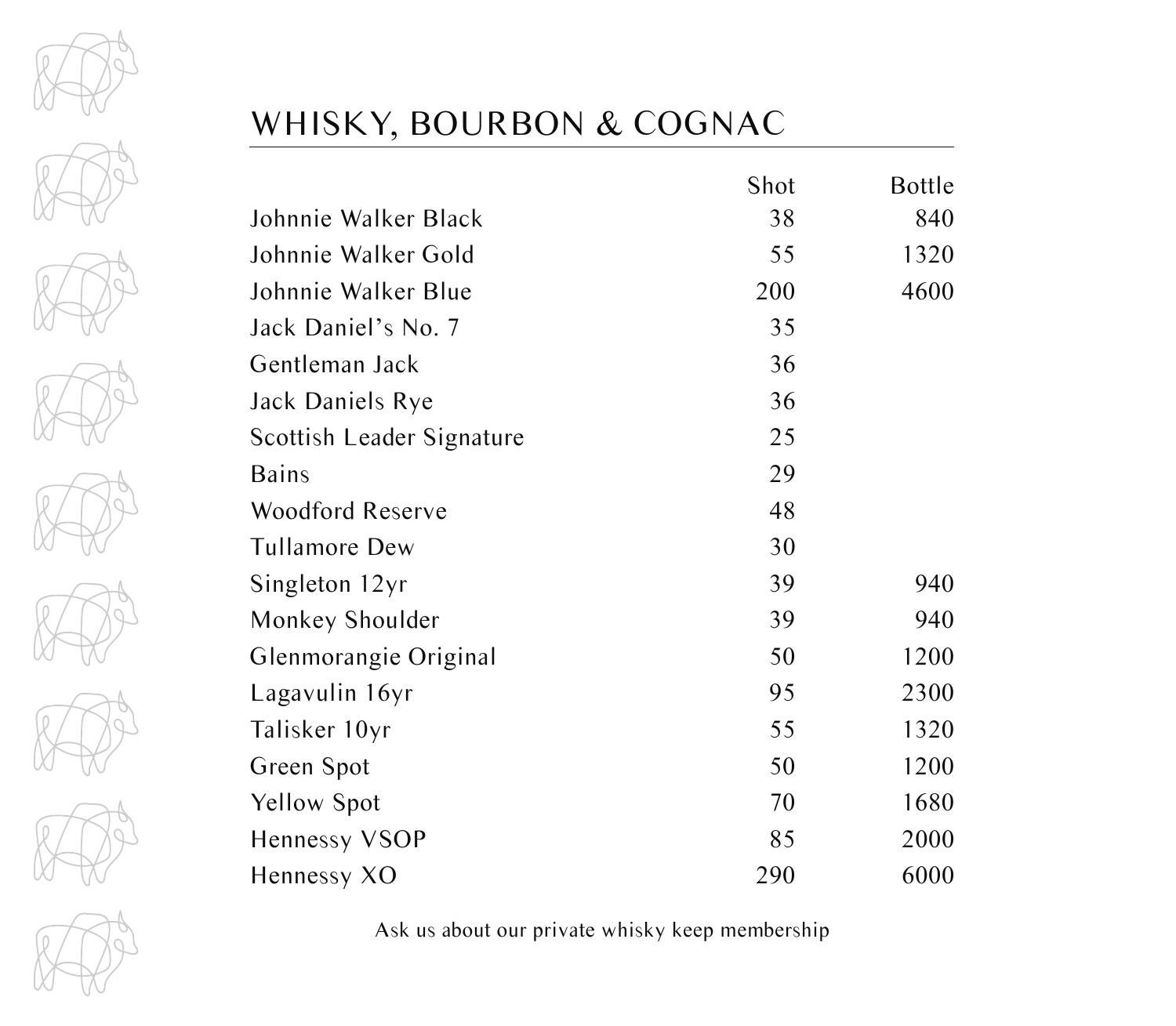# LIQUEURS

| El Jimador Reposado    | 30 |
|------------------------|----|
| Don Julio              | 58 |
| Herradura Reposado     | 60 |
| Antonella Grappa       | 55 |
| Amarula                | 26 |
| Kahlua                 | 28 |
| Caramel Vodka          | 25 |
| Southern Comfort Black | 26 |
| Tia Maria              | 33 |
| Disaronno Amaretto     | 37 |
| Drambuie               | 35 |

## BEERS & CIDERS

| Castle Light         | 30 |
|----------------------|----|
| <b>Black Label</b>   | 30 |
| Corona               | 40 |
| Savanna Dry / Light  | 38 |
| Hunters Dry / Gold   | 38 |
| Devil's Peak Zero    | 45 |
| Caste Lite on tap    | 46 |
| Stella Artois on tap | 50 |
| Hoegaarden on tap    | 58 |
|                      |    |